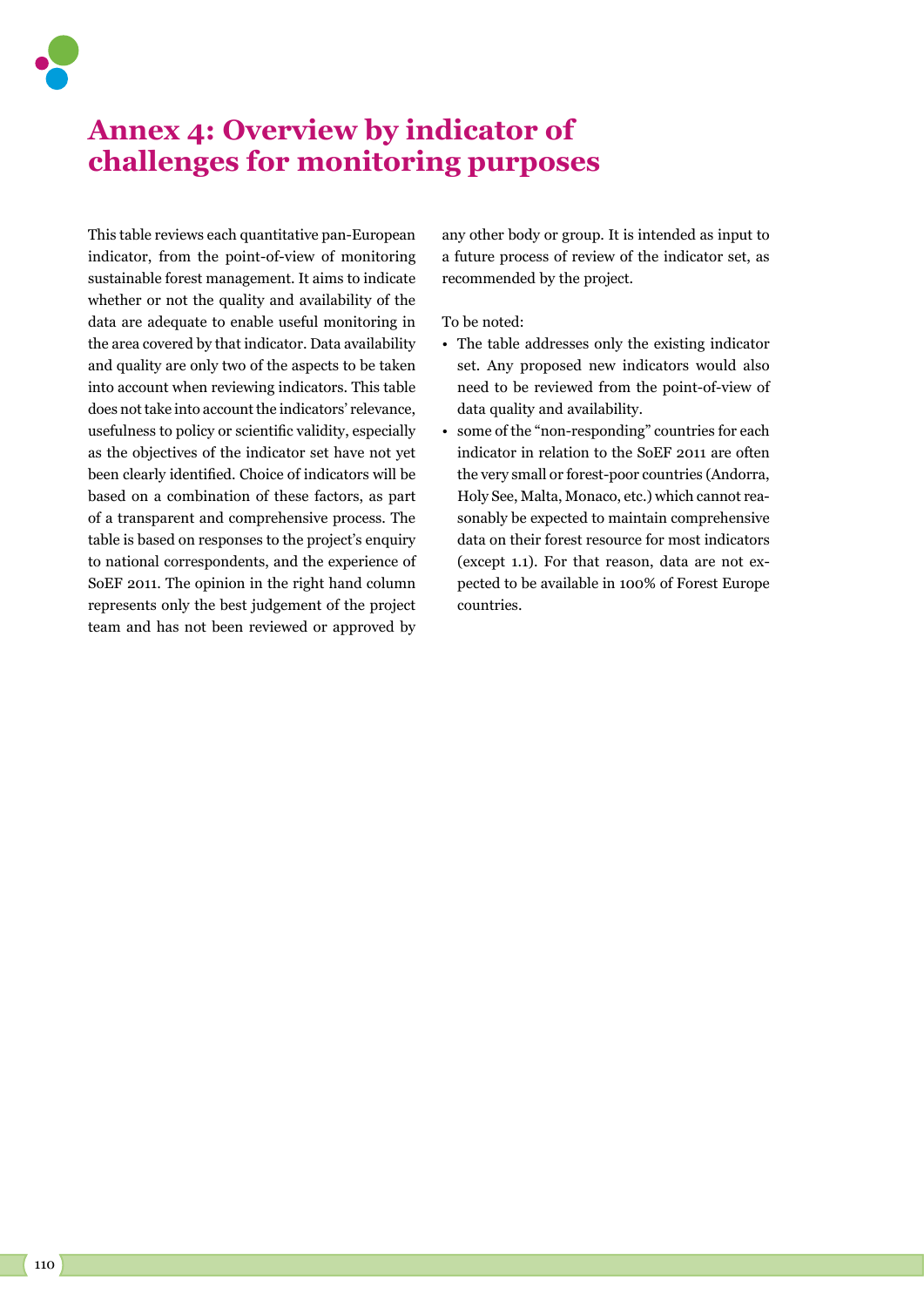| <b>CI-SFM Team's comments</b><br>on data quality and avail-<br>ability                        |                                                                                                                 | Data quality and availability<br>adequate for this indicator.                                                                                                                                                                            | Data quality and availability<br>adequate for this indicator.                                                                                                                   | quality issues for this indicator.<br>Major data availability and                                                                                                                                                       |
|-----------------------------------------------------------------------------------------------|-----------------------------------------------------------------------------------------------------------------|------------------------------------------------------------------------------------------------------------------------------------------------------------------------------------------------------------------------------------------|---------------------------------------------------------------------------------------------------------------------------------------------------------------------------------|-------------------------------------------------------------------------------------------------------------------------------------------------------------------------------------------------------------------------|
| <b>Issues highlighted by the country corre-</b><br>spondents in the national enquiries        | Respondents' description of the<br>challenges                                                                   | tion of data in order to fit to the<br>and international definitions on<br>forest types: need for recalcula-<br>Difference between national<br>reporting tables.                                                                         |                                                                                                                                                                                 | that the problems are rooted in<br>the data collection at national<br>The respondents highlighted<br>level.                                                                                                             |
|                                                                                               | respondents:<br>the indicator<br>as "challeng-<br>respondents<br>considering<br>Number of<br>ing" (total<br>39) |                                                                                                                                                                                                                                          | tioned by the<br>respondents<br>not men-                                                                                                                                        | S                                                                                                                                                                                                                       |
| Number of<br>2011(based<br>lacking re-<br>on Table 7)<br>liable data<br>countries<br>for SoEF |                                                                                                                 | $\circ$                                                                                                                                                                                                                                  | S                                                                                                                                                                               | $\overline{17}$                                                                                                                                                                                                         |
| Data quality and availability, accord-<br>ing to SoEF 2011                                    |                                                                                                                 | respondents for availability for wood supply<br>(7) and tree species (14). All data have been<br>Estimates of forest area are available for all<br>countries and all years, with some non-<br>adjusted to fit international definitions. | most all years. Weaknesses in a few countries<br>Data provided by almost all countries for al-<br>for other wooded land (13), availability for<br>wood supply (8), species (6). | eter distribution. Reliable information on age<br>only available for certain regions. Definitions<br>Data frequently missing, especially for diam-<br>vary between countries and some forests are<br>"non-categorized". |
| Indica-<br>tor                                                                                |                                                                                                                 | 1.1 Forest<br>area                                                                                                                                                                                                                       | $1.2$ Grow-<br>ing stock                                                                                                                                                        | structure<br>diameter<br>distribu-<br>1.3 Age<br>and/or<br>tion                                                                                                                                                         |

*Annex 4: Overview by indicator of challenges for monitoring purposes*

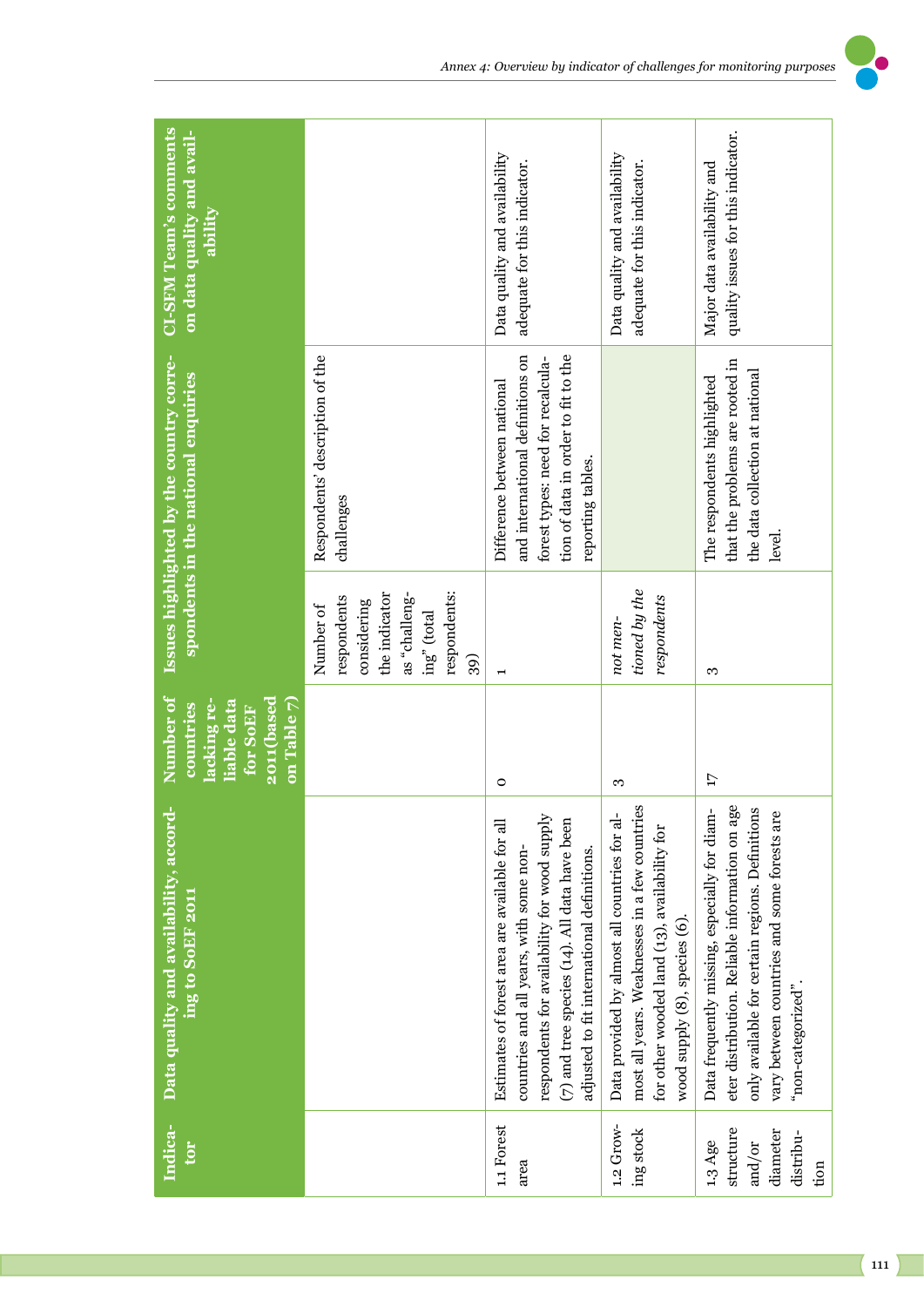| Data quality and availability are<br>stock and carbon stocks in soil<br>surveys as soil is estimated to<br>adequate for biomass carbon.<br>Need to invest in soil carbon<br>be the largest forest carbon<br>are not well known.<br>The respondents reported miss-<br>cator 1.4 related data were seen<br>and the need to estimate indi-<br>ing methodology in collecting<br>data in their present national<br>as a challenging task as well.<br>forest resource assessments | national data can be developed.<br>over critical loads) used in Part<br>Another approach (percentage<br>the sampling question, so that<br>expand coverage and address<br>of land area with depositions<br>Good basic data, but need to<br>III: still 8 countries with no<br>data. | However at present no further<br>the countries covered in 2011.<br>adequate for this indicator in<br>BioSoil surveys are planned.<br>other EU and non-EU coun-<br>Data quality and availability<br>Need to expand coverage to<br>tries. | intensity. The frequency of sur-<br>Good basic data, but problems<br>is being reduced for budgetary<br>veys and the number of plots<br>with coverage, and sampling |
|-----------------------------------------------------------------------------------------------------------------------------------------------------------------------------------------------------------------------------------------------------------------------------------------------------------------------------------------------------------------------------------------------------------------------------------------------------------------------------|-----------------------------------------------------------------------------------------------------------------------------------------------------------------------------------------------------------------------------------------------------------------------------------|-----------------------------------------------------------------------------------------------------------------------------------------------------------------------------------------------------------------------------------------|--------------------------------------------------------------------------------------------------------------------------------------------------------------------|
| 4                                                                                                                                                                                                                                                                                                                                                                                                                                                                           | data provided<br>by ICP For-<br>$est/ECJRC$                                                                                                                                                                                                                                       | data provided<br>by ICP For-<br>est/ECJRC                                                                                                                                                                                               | data provided<br>by ICP For-<br>$est/ECJRC$                                                                                                                        |
| 4                                                                                                                                                                                                                                                                                                                                                                                                                                                                           | ∞                                                                                                                                                                                                                                                                                 | $\frac{24}{3}$                                                                                                                                                                                                                          | $\Xi$                                                                                                                                                              |
| Data missing for 18 countries for soil carbon,<br>ard conversion factors agreed through IPCC)<br>growing stock data in m3, often using stand-<br>years, on carbon in biomass, (derived from<br>Data available for almost all countries all<br>which involves special surveys.                                                                                                                                                                                               | plots. However many countries not, or weak-<br>to express in terms of countries, as sampling<br>ly, covered by the network. Results difficult<br>Accurate data provided from 300 sample<br>intensity not high enough.                                                             | Data derived from two special surveys, cov-<br>sufficient plots to provide national data for<br>ering 23 EU member states (BioSoil), with<br>the countries covered.                                                                     | available. For sampling reasons, results not<br>7000 plots in 30 countries. Time trends<br>Results based on annual surveys of over<br>presented at national level. |
| bon stock<br>1.4 Car-                                                                                                                                                                                                                                                                                                                                                                                                                                                       | air pollut-<br>2.1 Depo-<br>sition of<br>ants                                                                                                                                                                                                                                     | condition<br>2.2 Soil                                                                                                                                                                                                                   | 2.3 Defo-<br>liation                                                                                                                                               |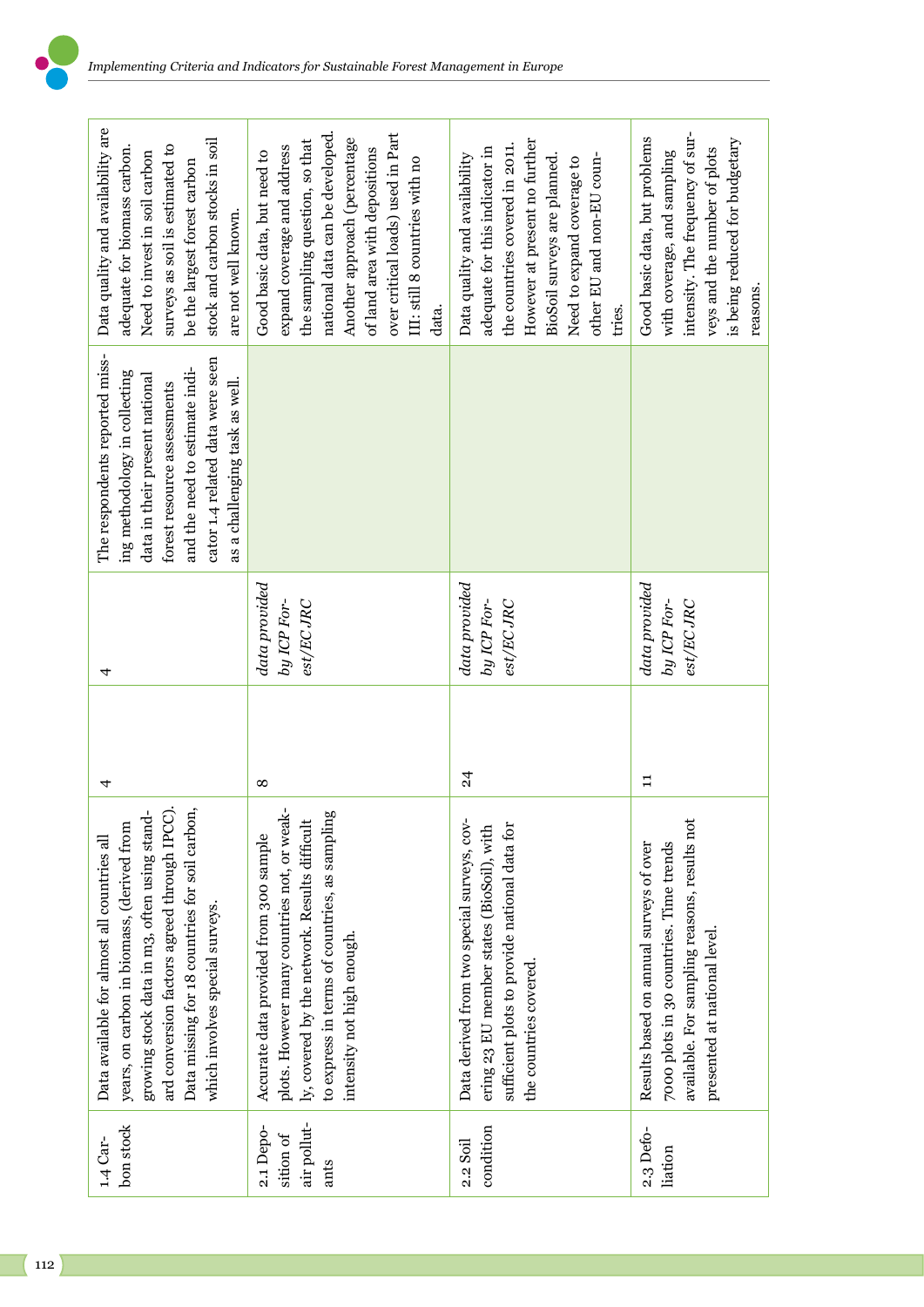| definitions of "damage", moni-<br>Need for strong consensus on<br>needs, before truly objective<br>toring approaches and data<br>monitoring is possible.                                                                                                                                                                                                                                                                     | different sources (sample based<br>inventories and annual indus-<br>improve detailed comparabil-<br>overview, but work needed to<br>ity of data often derived from<br>Data adequate for a general<br>try surveys).                                                                                                                  | improvement for value of mar-<br>adequate for volume, although<br>desirable. Data quality needs<br>better coverage of fuelwood<br>Data quality and coverage<br>keted roundwood.                                                                                                                                                                            |
|------------------------------------------------------------------------------------------------------------------------------------------------------------------------------------------------------------------------------------------------------------------------------------------------------------------------------------------------------------------------------------------------------------------------------|-------------------------------------------------------------------------------------------------------------------------------------------------------------------------------------------------------------------------------------------------------------------------------------------------------------------------------------|------------------------------------------------------------------------------------------------------------------------------------------------------------------------------------------------------------------------------------------------------------------------------------------------------------------------------------------------------------|
| other categories, e.g. forest area<br>ment. One respondent suggests<br>including to this indicator also<br>present forest resource assess-<br>damaged by forest fires, being<br>est damage is not collected in<br>an important cause of forest<br>Data for some agents of for-<br>damage in this country.                                                                                                                    | will make it possible to provide<br>for this indicator was problem-<br>veloped by this country, which<br>as a consequence a systematic<br>statistically grounded national<br>co-ordination of data sources<br>forest inventory has been de-<br>atic in the past. Nevertheless<br>Reporting mechanisms and<br>improved data in 2013. | problems in reporting data on<br>Respondents mentioned<br>removals under bark.                                                                                                                                                                                                                                                                             |
| S                                                                                                                                                                                                                                                                                                                                                                                                                            | ⊣                                                                                                                                                                                                                                                                                                                                   | N                                                                                                                                                                                                                                                                                                                                                          |
| $\frac{6}{2}$                                                                                                                                                                                                                                                                                                                                                                                                                | $\overline{a}$                                                                                                                                                                                                                                                                                                                      | $\frac{1}{2}$                                                                                                                                                                                                                                                                                                                                              |
| the ways of surveying them - indeed of what<br>Many methodological issues arising from the<br>damaged by fire. Much detailed information<br>supplied, but many gaps and data difficult to<br>constitutes "damage" in a semi-natural eco-<br>system. All countries were invited to report<br>different nature of the types of damage and<br>their specific damage vectors, notably area<br>aggregate, synthesize and compare. | a reliable estimate of the fellings/NAI ratio is<br>harvest losses. However, in almost all cases,<br>fellings. Data quality/comparability issues<br>on both net annual increment (NAI) and<br>include treatment of natural losses and<br>24 countries provided comparable data<br>possible.                                         | removals, although it is not clear whether the<br>data take into account whether the wood was<br>removals on a representative scale. 33 coun-<br>tries reported on the value of roundwood<br>that only a few countries assess fuelwood<br>roundwood removals, although it is clear<br>38 countries reported data on volume of<br>actually marketed or not. |
| 2.4 Forest<br>damage                                                                                                                                                                                                                                                                                                                                                                                                         | ment and<br>3.1 Incre-<br>fellings                                                                                                                                                                                                                                                                                                  | Round-<br>wood<br>3.2                                                                                                                                                                                                                                                                                                                                      |

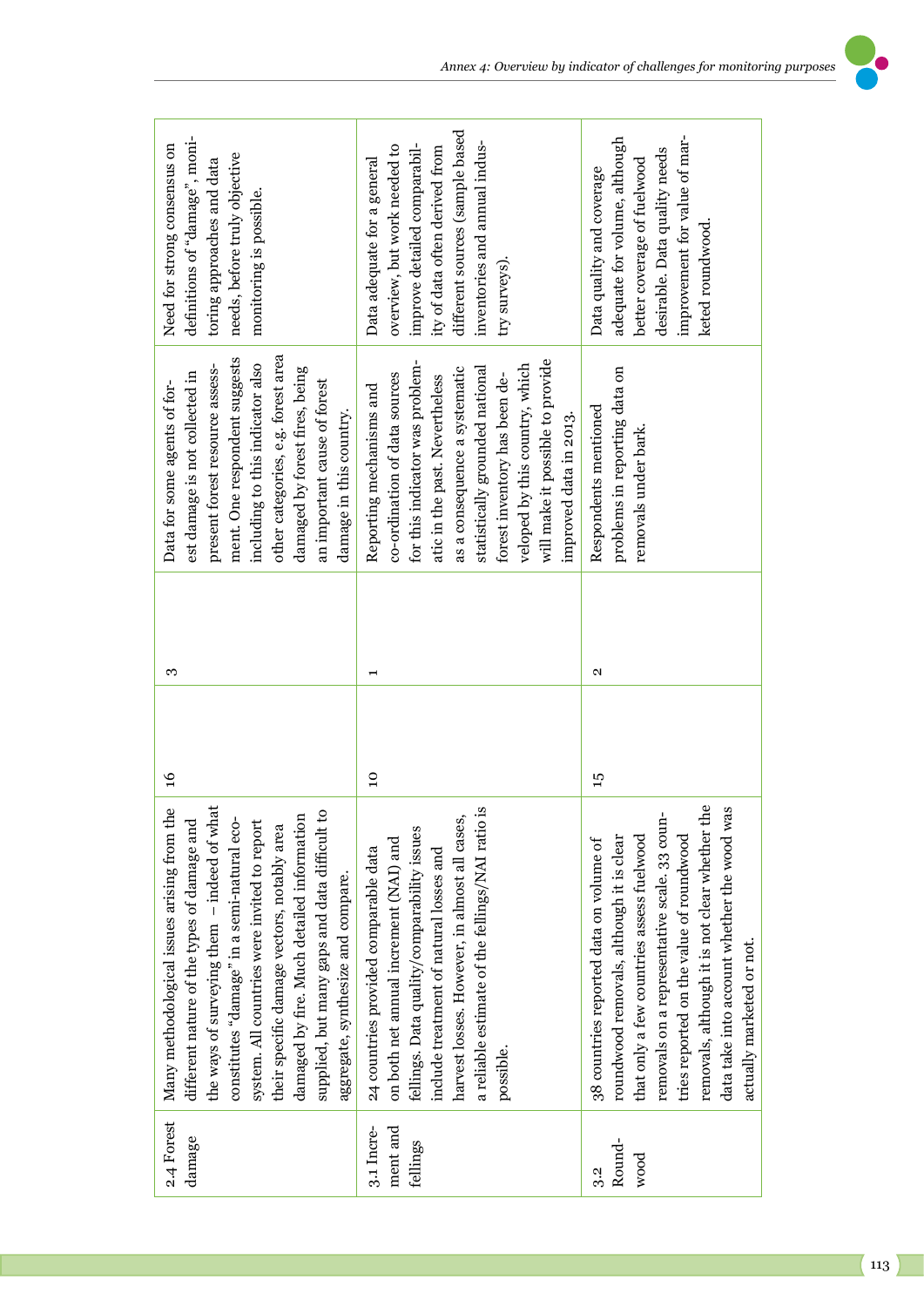| tion and trends in comparable<br>Data quality and coverage not<br>yet adequate to analyze situa-<br>and objective manner.                                                                                                                | tion and trends in comparable<br>Data quality and coverage not<br>yet adequate to analyze situa-<br>and objective manner.                                                                                                                                           | but interpretation of guidelines<br>Data availability is satisfactory,<br>truly comparable data sets can<br>must be standardized before<br>be established.                                                                                                                           | Data quality and availability<br>although coverage could be<br>adequate for this indicator,<br>extended. | Data quality and availability<br>although coverage could be<br>adequate for this indicator,<br>extended. |
|------------------------------------------------------------------------------------------------------------------------------------------------------------------------------------------------------------------------------------------|---------------------------------------------------------------------------------------------------------------------------------------------------------------------------------------------------------------------------------------------------------------------|--------------------------------------------------------------------------------------------------------------------------------------------------------------------------------------------------------------------------------------------------------------------------------------|----------------------------------------------------------------------------------------------------------|----------------------------------------------------------------------------------------------------------|
| this indicator as the third most<br>required data is estimated for<br>Respondent countries viewed<br>data collection methods. The<br>challenging due to missing<br>many of these countries.                                              | complete statistics according to<br>lenging indicator, due to not<br>existing comprehensive and<br>Rated as second most chal-<br>the proposed classification.                                                                                                       | interpreting this indicator, e.g.<br>when is a management plan<br>Countries had difficulties in<br>outdated.                                                                                                                                                                         |                                                                                                          |                                                                                                          |
| ∞                                                                                                                                                                                                                                        | ç                                                                                                                                                                                                                                                                   | 3                                                                                                                                                                                                                                                                                    | tioned by the<br>respondents<br>not men-                                                                 | tioned by the<br>respondents<br>not men-                                                                 |
| $\frac{8}{10}$                                                                                                                                                                                                                           | 32                                                                                                                                                                                                                                                                  | $\circ$                                                                                                                                                                                                                                                                              | 55                                                                                                       | Б                                                                                                        |
| "marketed" and how to value the production,<br>wood goods, unclear concepts of meaning of<br>Data provided by 33 countries but data sets<br>measurement systems, wide variety of non-<br>"fragmentary" for many reasons: lack of<br>etc. | reported difficulties quantifying the value of<br>Data on value of marketed services reported<br>marketed services (exceptions are value of<br>by 16 countries, although data limited in<br>most countries. A number of countries<br>hunting and fishing licences). | preted in very different ways, so that data are<br>examination of replies reveals that the SoEF<br>management plan or equivalent, but closer<br>29 countries reported area of forest under<br>guidelines and definitions had been inter-<br>not really comparable between countries. | 29 countries reported data.                                                                              | Over 30 countries reported the share of for-<br>est area by regeneration type.                           |
| 3.3 Non-<br>goods<br>wood                                                                                                                                                                                                                | 3.4 Ser-<br>vices                                                                                                                                                                                                                                                   | ment plan<br>3.5 Forest<br>manage-<br>under                                                                                                                                                                                                                                          | composi-<br>4.1 Tree<br>species<br>tion                                                                  | Regenera-<br>tion<br>4.2                                                                                 |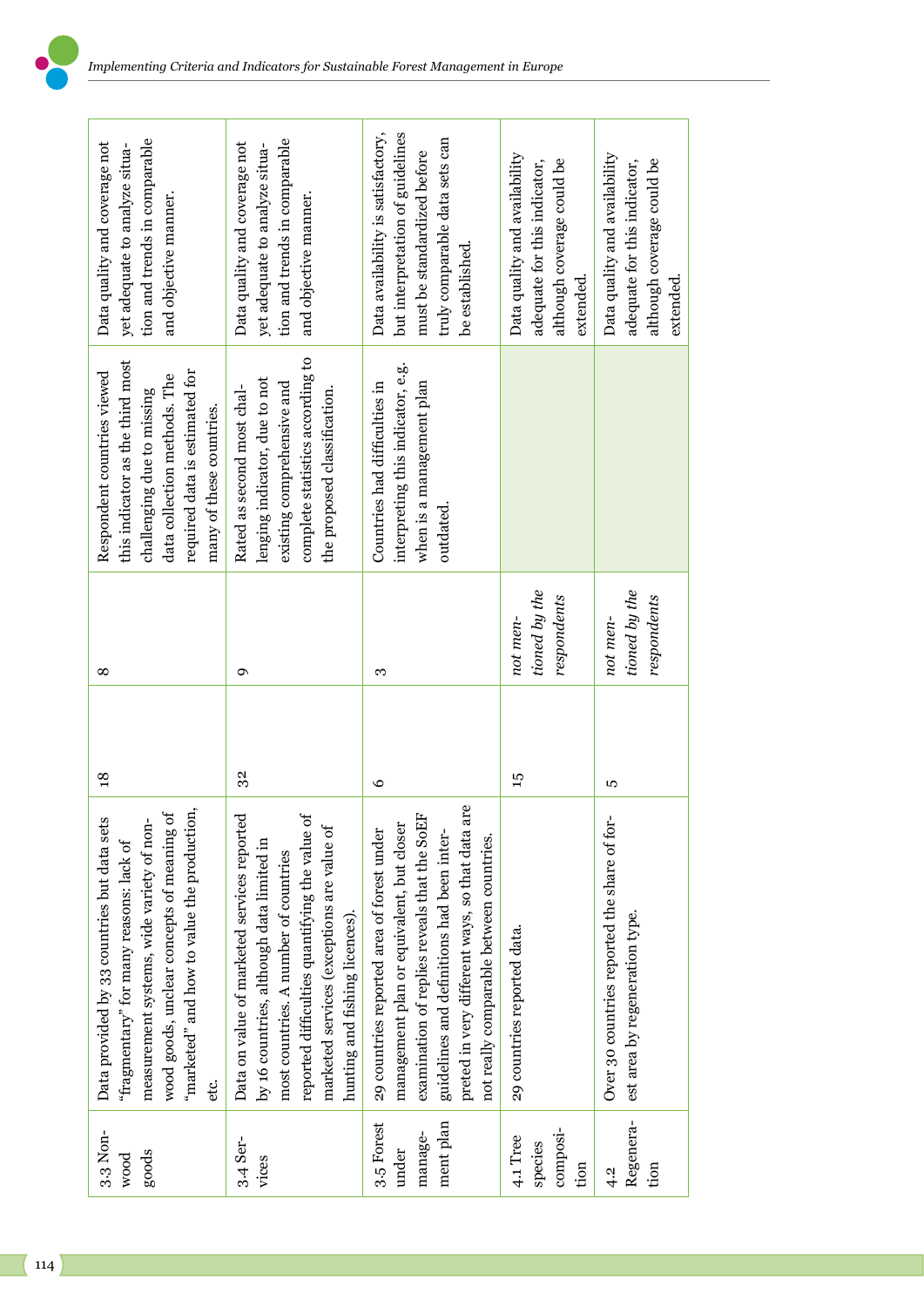| for this indicator. However, the<br>problems for several countries,<br>Therefore a more clear defini-<br>tion of the classes is required.<br>indicator is causing reporting<br>parability between countries.<br>Data availability is adequate<br>present classification of this<br>as well as problems of com- | Data quality and availability<br>although coverage could be<br>adequate for this indicator,<br>extended. | now adequate for this indicator,<br>and improving, as this param-<br>Data quality and availability<br>eter becomes part of regular<br>monitoring efforts.                                                                                 | (EUFORGEN) maintains and<br>tor: a specialist organization<br>ity adequate for this indica-<br>continuously improves the<br>Data quality and availabil-<br>information set. |
|----------------------------------------------------------------------------------------------------------------------------------------------------------------------------------------------------------------------------------------------------------------------------------------------------------------|----------------------------------------------------------------------------------------------------------|-------------------------------------------------------------------------------------------------------------------------------------------------------------------------------------------------------------------------------------------|-----------------------------------------------------------------------------------------------------------------------------------------------------------------------------|
| The lack of up-to-date informa-<br>tion on this indicator is seen by<br>the respondents as challenging.                                                                                                                                                                                                        | no explanation given by the<br>respondent                                                                | Measuring and evaluating data<br>on dead wood is seen by the<br>respondents as challenging.                                                                                                                                               |                                                                                                                                                                             |
| Z                                                                                                                                                                                                                                                                                                              |                                                                                                          | 5                                                                                                                                                                                                                                         | data provided<br>(EUFORGEN)<br>by Bioversity<br>International                                                                                                               |
| 4                                                                                                                                                                                                                                                                                                              | ٩                                                                                                        | $\frac{6}{2}$                                                                                                                                                                                                                             | $\circ$                                                                                                                                                                     |
| issues of definition: e.g. stands that were es-<br>tablished as plantations but have developed<br>over time are considered as semi-natural in<br>Over 30 countries reported on naturalness<br>("undisturbed by man", "semi-natural" or<br>"plantations"). However there are serious<br>some countries.         | 11 countries unable to provide data for 2010                                                             | $\overline{1}$<br>siderably more than for previous SoEF). Data<br>21 countries able to provide recent data (con<br>sometimes based on inventory with sample<br>plots, sometimes on local studies. National<br>averages can be misleading. | 39 countries reported to EUFORGEN, mostly<br>Information is mostly geo-referenced and<br>using the EUFGIS portal and database.<br>analyzed by EUFORGEN.                     |
| $4.3$ Natu-<br>ralness                                                                                                                                                                                                                                                                                         | duced tree<br>4.4 Intro-<br>species                                                                      | 4.5 Dead<br>wood                                                                                                                                                                                                                          | resources<br>Genetic<br>$-4.6$                                                                                                                                              |

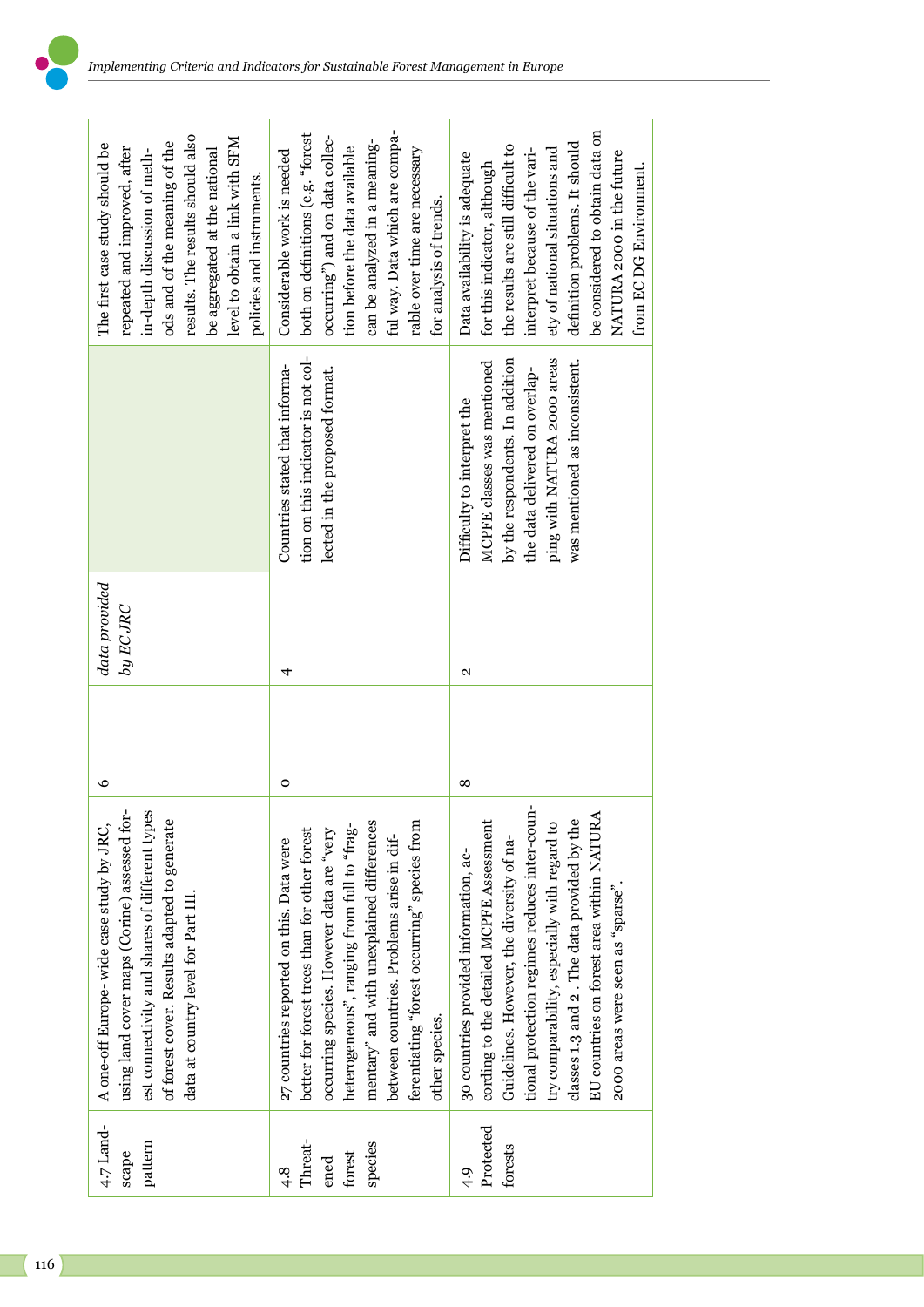| few countries, so the published<br>Areas "designated" for protec-<br>supplied, although useful and<br>dress the issue defined by the<br>information aggregated "des-<br>having a protective function.<br>tion were reported by only a<br>ignated" areas (as laid down<br>At present, most of the data<br>in the indicator), with areas<br>relevant, do not directly ad-<br>indicator.                                                                 | See comment on 5.1, as well as<br>the inevitable aggregation of<br>data for 5.1 and 5.2.                                                                                                                                                                              | monitoring of broad trends in<br>Data availability adequate for<br>ownership, but not for more<br>detailed analysis of number<br>and size of holdings.                 |
|-------------------------------------------------------------------------------------------------------------------------------------------------------------------------------------------------------------------------------------------------------------------------------------------------------------------------------------------------------------------------------------------------------------------------------------------------------|-----------------------------------------------------------------------------------------------------------------------------------------------------------------------------------------------------------------------------------------------------------------------|------------------------------------------------------------------------------------------------------------------------------------------------------------------------|
| Countries mentioned this indi-<br>cator as challenging because of<br>fication of forests according to<br>no data availability on classi-<br>specific protective functions.                                                                                                                                                                                                                                                                            | cator as challenging because of<br>Countries mentioned this indi-<br>fication of forests according to<br>no data availability on classi-<br>specific protective functions.                                                                                            | to protection of personal data<br>is seen as challenging by the<br>The lack of information due<br>countries.                                                           |
| S                                                                                                                                                                                                                                                                                                                                                                                                                                                     | 4                                                                                                                                                                                                                                                                     | 4                                                                                                                                                                      |
| 13                                                                                                                                                                                                                                                                                                                                                                                                                                                    | 27                                                                                                                                                                                                                                                                    | $\circ$                                                                                                                                                                |
| 37 countries provided information. However<br>may not have been interpreted consistently"<br>physical characteristics (e.g. slope) as well as<br>tries shows that "the assessment guidelines<br>explanatory information provided by coun-<br>areas with different types of "designation":<br>Areas reported included areas with identi-<br>fied protection functions, areas with given<br>management plans, legal instruments etc.<br>(see also 5.2). | water v. infrastructure/natural resources), as<br>Many countries were unable to separate the<br>both functions are often provided simultane-<br>ously. Several countries combined data for<br>objectives of the protective function (soil/<br>5.2 with those for 5.1. | private holdings were "partly or completely<br>down easily available. Data on number of<br>Data on public/private ownership break-<br>unavailable for many countries". |
| soil, water<br>ecosystem<br>and other<br>function<br>5.1 Pro-<br>$forest -$<br>tective                                                                                                                                                                                                                                                                                                                                                                | tive forest<br>resources<br>structure<br>managed<br>$-$ infra-<br>Protec-<br>natural<br>and<br>5.2                                                                                                                                                                    | 6.1 Forest<br>holdings                                                                                                                                                 |

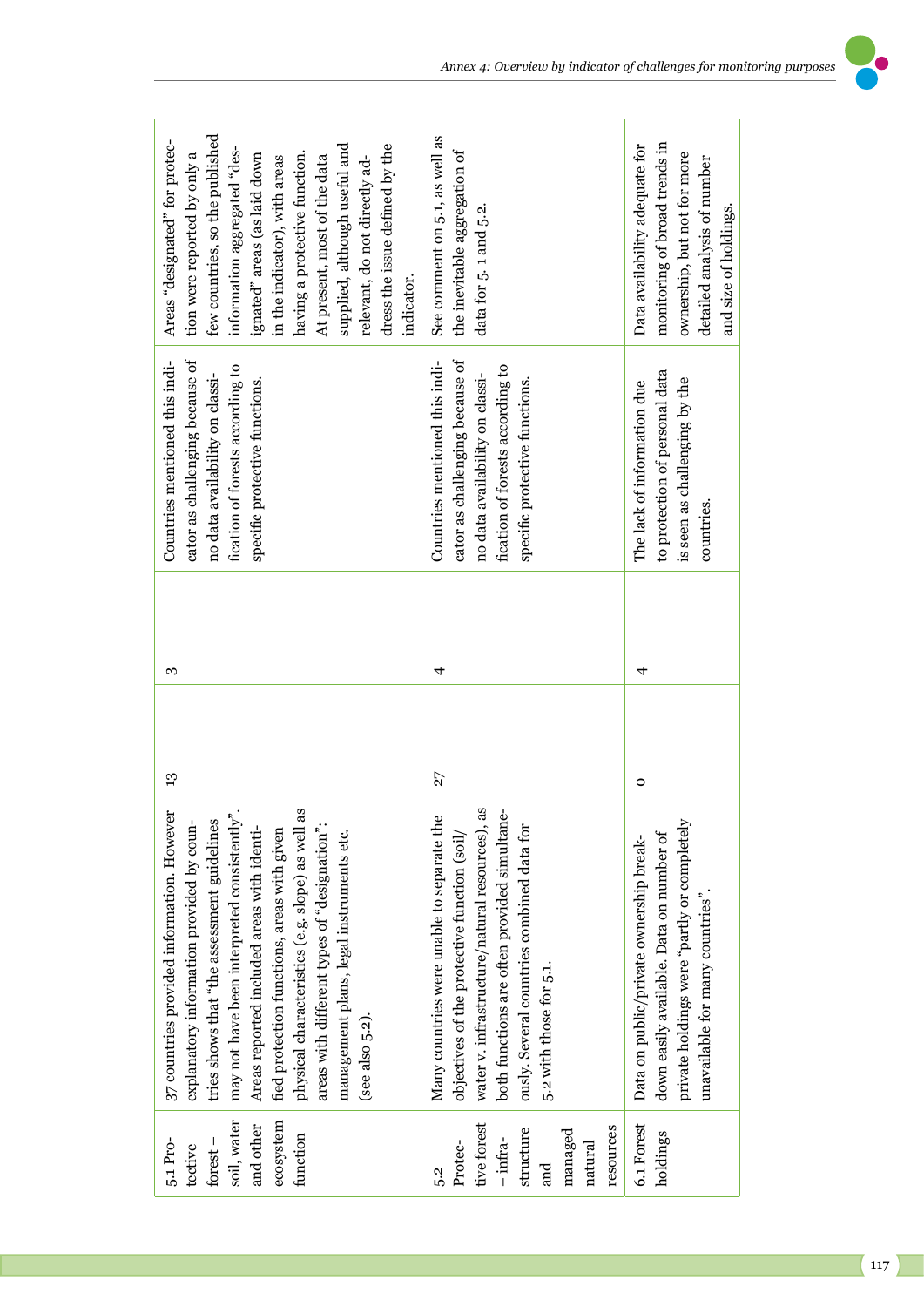| Data quality and availability<br>adequate for this indicator. | for this indicator improving in<br>where (23 countries), data are<br>Data quality and availability<br>the countries covered: else-<br>inadequate.                                    | not adequate for this indicator.<br>Need for systematic surveys to<br>Data quality and availability<br>obtain basic data.                                                                                                                                                              | Data quality and availability<br>adequate for this indicator.                                                                                                                                                                                      | not adequate for this indicator.<br>definitions, as well as to collect<br>Work needed on concepts and<br>Data quality and availability<br>basic information.                                                                                                        |
|---------------------------------------------------------------|--------------------------------------------------------------------------------------------------------------------------------------------------------------------------------------|----------------------------------------------------------------------------------------------------------------------------------------------------------------------------------------------------------------------------------------------------------------------------------------|----------------------------------------------------------------------------------------------------------------------------------------------------------------------------------------------------------------------------------------------------|---------------------------------------------------------------------------------------------------------------------------------------------------------------------------------------------------------------------------------------------------------------------|
|                                                               | According to the countries, the<br>required data is not available.                                                                                                                   | CI-SFM project. Problems were<br>the most challenging under the<br>seen here mostly in non-exist-<br>ing comprehensive statistic or<br>existing but fragmented data.<br>This indicator is reported as                                                                                  | Data for this indicator is not<br>collected or data is obtained<br>from different sources.                                                                                                                                                         | Required data is not available<br>in this country.                                                                                                                                                                                                                  |
| tioned by the<br>respondents<br>not men-                      | 4                                                                                                                                                                                    | 57                                                                                                                                                                                                                                                                                     | S                                                                                                                                                                                                                                                  |                                                                                                                                                                                                                                                                     |
| $\frac{2}{3}$                                                 | 23                                                                                                                                                                                   | 27                                                                                                                                                                                                                                                                                     | ç                                                                                                                                                                                                                                                  | 20                                                                                                                                                                                                                                                                  |
| Data available from national accounts.                        | Analysis was based on statistics from Euro-<br>countries (not all), Russia and Switzerland.<br>stat economic accounts and a few national<br>reports. Data only available for most EU | Countries able to provide less than a quarter<br>of requested data (see SoEF 2011 table 43).<br>Main issues: data for 1990, partial coverage<br>tries). "Large amount of partial data" made<br>of services listed, non-response (15 coun-<br>aggregation and synthesis very difficult. | environmental management, etc.) which are<br>certain forest related occupations (teaching,<br>included in other parts of labour force clas-<br>Data taken from labour force surveys. May<br>be some problems with classification of<br>sification. | private forest owners, as well as definition of<br>countries", for instance as regards inclusion/<br>exclusion of self employed contractors and<br>Data supplied by 28 countries. However<br>"statistical basis is very different among<br>"occupational accident". |
| of the for-<br>est sector<br>tribution<br>6.2 Con-<br>to GDP  | revenue<br>6.3 Net                                                                                                                                                                   | Expendi-<br>services<br>ture for<br>6.4                                                                                                                                                                                                                                                | 6.5 Forest<br>workforce<br>sector                                                                                                                                                                                                                  | safety and<br>6.6 Occu-<br>pational<br>health                                                                                                                                                                                                                       |